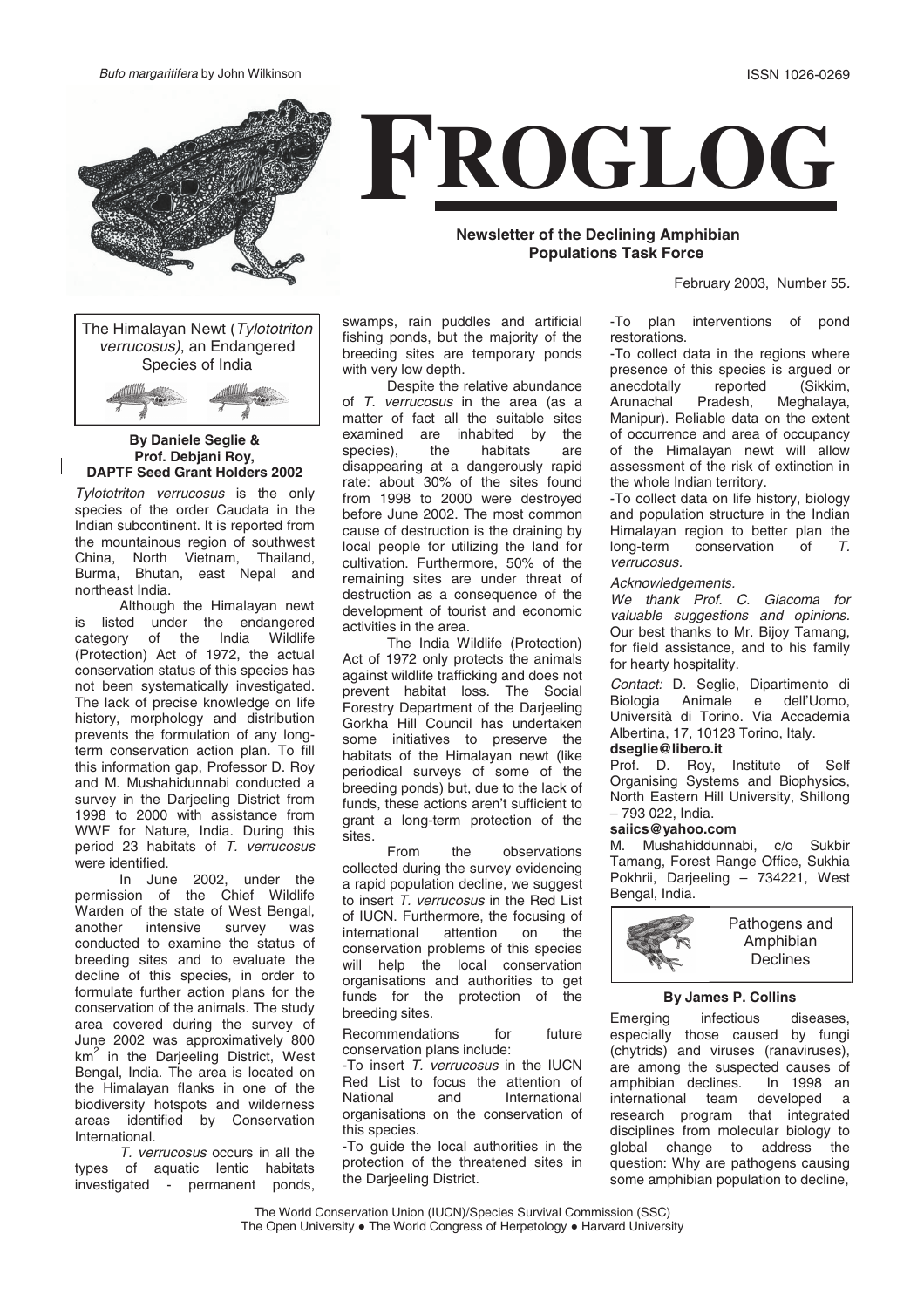even to extinction? Two grants from<br>the U.S. National Science National Science<br>(NSF) Integrated Foundation's<br>Research Challenges in<br>Biology (IRCEB) Environmental program have funded the collaborative research projects of 26 principal investigators plus their graduate students and postdoctoral associates. Alliances have also been forged with other investigators funded through a joint NSF/National Institutes of Health program for the Ecology of Infectious Diseases and another NSF-funded program, Research and Analysis Network for Neotropical Amphibians (RANA).

In many populations, hosts and pathogens coexist and each shows regular increases and decreases in population size. At times, however, a pathogen nearly or completely decimates its host population. Our first grant ("Host-pathogen biology and the global decline of amphibians,"<br>1999-2002) tested the basic 1999-2002) tested the basic mechanisms underlying each of these patterns using amphibians as a model. The leading questions were: How do pathogens influence host population<br>dynamics? Are these newly Are these introduced pathogens, or has the virulence of historically benign<br>amphibian associates changed? amphibian associates Have recent environmental changes<br>altered amphibian-pathogen amphibian-pathogen interactions? The team of molecular biologists, immunologists, pathologists, population ecologists and epidemiologists is using experiments and observations in the field and laboratory to answer these and related questions. Partially because of the different roles they apparently play in declines, we initially hypothesized that ranaviruses have an older relationship with amphibians, but that chytrids have recently evolved pathogenicity or<br>are newly introduced. However, are newly introduced. ranavirus and chytrid phylogeographic analyses both suggest recent and possibly anthropogenic spread. Thus, we consider both ranaviruses and the<br>chytrid fungus *Batrachochytrium* Batrachochytrium dendrobatidis emergent amphibian pathogens. The complete genetic sequence of Ambystoma tigrinum virus is now completed, opening the possibility of searching the genome for pathogenesis genes.

A second research award ("Emerging wildlife diseases: Threats to amphibian biodiversity," 2002 – 2005) was made recently. It builds on projects in the first grant to test how extinction, disease, and environmental change are linked. Do novel, highly virulent pathogens increase the chance of extinction? Does the health of the host change the risk of infection? Are there environmental conditions that increase the likelihood<br>that animals become ill? that animals become ill? An<br>expanded international team will expanded international team continue using experiments and observations in the field and laboratory to answer these and related questions. Modeling is a central element of the new award that will enhance our ability to integrate diverse biological sub-disciplines.

We welcome collaborations with other investigators studying<br>pathogens and amphibians Our pathogens and amphibians. experience is that researchers and students derive great benefits from being part of a larger set of interactions. It also seems clear that, in addition to the efforts of individual investigators, we need interdisciplinary research and training strategies for analyzing the declining amphibian problem in an integrated way. Our webpage address is:

**http://lifesciences.asu.edu/irceb/am phibians/**

Zimbabwe's Fast Track Land Re-Settlement and its Impact on Amphibians

## *From a correspondent in Zimbabwe*

Zimbabwe's fast track land resettlement programme has received considerable world attention, mainly because of its impact on the human population involved. There has been, however, a considerable modification to the environment which has impacted all life forms, including amphibians. Indigenous forest is being destroyed at an alarming rate. Uncontrolled fires have burnt out a high percentage of the former commercial farming areas. Where ploughing is taking place, little consideration is being taken of soil conservation practices. Stream bank cultivation, formerly illegal, is now widespread. As most grazing has been destroyed by fire, serious overgrazing of what grassland remains is commonplace.

All of these factors will inevitably lead to soil moisture deficits, excess run-off of rain water, siltation of rivers and dams, diminished water tables and progressive desertification. This is bound to adversely affect amphibian populations.

For a number of years, a population of Bufo fenhouloti (a toad with a specialised habitat requirement) has been observed. This particular population occurred on an isolated, large granite outcrop on a former commercial farm. They breed in seepage water from "sponges" of vegetation growing in hollows and crevices in the rocks. Due to excessive grazing pressure these sponges are rapidly being destroyed and less and less seepage is occurring. Trees growing in cracks in the rocks are being cut down for firewood which, again, alters the rainfall infiltration and increases runoff.

Due to aggressive new settlers, this site is no longer available to me but I would imagine that the situation is now worse than on my last visit.

All in all, this is a man-made disaster that will have a widespread and long-term impact on Zimbabwe's<br>fragile environment and its environment and amphibians.



## **By Lee-Ann C. Hayek & Ron Heyer, Smithsonian Institution**

Although amphibian fieldwork sampling needs to be done according<br>to what we know of statistical what we know of statistical principles, we often wish our random selection had been in a better, more productive area. Field samples are often pitiably small in number or non-<br>informative vet we know the informative, yet we know amphibians are out there, somewhere beyond the boundaries of our samples. Use of the techniques of Adaptive Cluster Sampling (ACS) is one way to enhance our catch or observations for certain types of<br>sampling techniques. Below we sampling techniques. describe the basics of this approach and give a reference for further information.

**DEFINITION** Adaptive Cluster Sampling (ACS) designs are statistical strategies for the selection of initial random (unrestricted or restricted) samples of plots, areas, transects, or traps that allow for inclusion of all relevant observations (animals, calls, signs) in the vicinity of the initial sample.

**PURPOSE** ACS increases sampling effectiveness by taking advantage of amphibian population characteristics, which you observe in your field sampling effort. ACS allows for a more accurate statistical estimate of the population parameters for animals that are patchily distributed in the habitat being sampled.

# **ADVANTAGES**

**1.** In conventional amphibian field sampling, once the random selection has been made, the amphibian fieldworker is not allowed to look beyond the pre-determined boundaries of the samples or final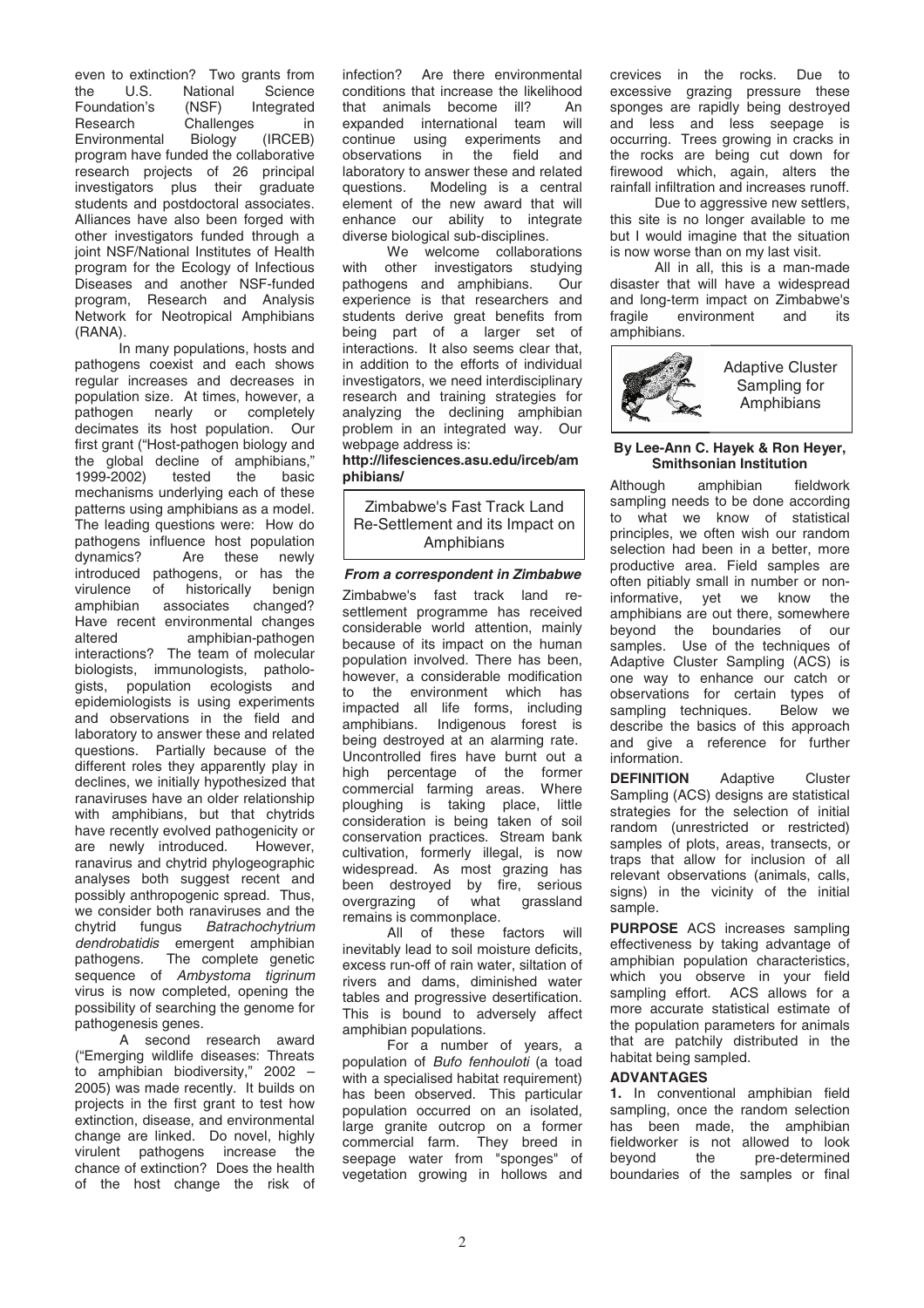population estimates will be biased (see Heyer et al., 1994, especially Chapters 2 and 6).

**2.** In cases where the amphibians are clearly more abundant outside of the sample area boundaries, any final estimate will be an underestimate.<br>ACS allows boundaries to be ACS allows boundaries to extended when high density patches are discovered during the fieldwork. ACS thus provides for better estimates of population numbers.

**3.** ACS provides for more efficient, smaller variance, unbiased statistical estimates of population richness or mean density.

## **DISADVANTAGE**

Because additional samples are added next to sampling units that have the target organisms, this technique will be reliable only for non-invasive techniques where organisms are not disturbed by the sampling procedure involved. Thus, large ground litter quadrat sampling would not be appropriate, as the clearing of leaf litter outside the randomly located quadrat perimeter would disturb the amphibians in that area. The technique could be adapted for large ground litter quadrat sampling by determining what the disturbance zone would be between two quadrats and then using that distance to separate "adjacent" quadrats. In such cases, it is absolutely critical to associate these modifications with the data so that other workers can replicate studies or compare results accordingly. The technique should work best for methods such as the small quadrat sampling technique for<br>such species as terrestrial species salamanders.

**GENERAL DESIGN** In the field, whenever an inventory object, or an unusually large number of such objects, is located within a sample plot, areas adjacent to the plot are searched. These new areas define neighborhoods, which may contain the target objects that can then be added to the initial sample and increase the accuracy (and decrease the variance) of population estimates.

## **METHOD**

**1.** A statistical sample size and method is determined, which uses unrestricted or restricted (cluster, stratification, systematic) sampling. For example, determining transects, placing box plots etc. For convenience, let us discuss the placing of box plots along a gradient (looking for specimens in leaf litter).

**2.** A predefined condition is defined, for example (a) in any given sample, if one salamander is observed or found; or (b) in a given sample, if three or more amphibians and reptiles are seen.

**3.** When this predefined condition is not met we continue to our next sample

**4.** If this condition obtains, say we found a number of salamanders in our plot, we lay the box as close as possible to or original placement spot, in four adjacent areas - above, below, and each of the sides in some ordered manner.

**5.** We continue laying the plots about the four sides of each and every sample plot that meets our condition (say that we find at least 1 salamander), until we find each of the four adjacent plots to be without any salamanders. We then continue with our original sampling plan, stopping to take additional samples whenever our condition is met.

**6.** In this way we have not only located a patch of observation but we have included them into the sample and made an attempt to avoid a severe underestimate.

**7.** The added plots are included in an ordered manner and thus become part of the statistical sample.

**8.** The final parameter estimates are unbiased and more accurate with lower variance than if the observed patchiness had been ignored.

**EXAMPLE** For illustrative purposes, we set up a 20 x 30 grid in which numbers representing individuals were<br>distributed in three clusters We distributed in three clusters. summarize the results of this example here and explain the example in detail, including all steps in sampling and analysis of the data, on the DAPTF web site (**http://www.open.ac.uk/da ptf/index.htm**).

Our example data set contained a total of 126 specimens. We first randomly sampled 10 quadrats (= grid cells). Only one of our quadrats had two individuals. The estimate under simple random sampling for these data gives an estimated total of six specimens.

We next used the adaptive cluster sampling technique for these<br>same ten quadrats. One of the same ten quadrats. quadrats was in one of the three clusters of specimens. The adaptive cluster sampling estimate for these data gives an estimated total of 27 specimens.

We then increased our sample size to 20 random quadrats. The 20 random quadrats found one of the other clusters. Only two quadrats had a total of six specimens from the 20 random quadrats. The estimate under simple random sampling for these data gives an estimated total of 15 specimens.

The adaptive cluster sampling data yield an estimate of a total of 40 specimens.

If neighborhood overlaps are taken into statistical consideration, the adjusted adaptive cluster sampling estimate is 176 specimens.

**RECOMMENDATIONS** As can be seen from the above example, for patchily distributed amphibians, the adaptive cluster sampling technique performs better than the simple random sampling method, but only the neighborhood overlap adjustment of the adaptive cluster sampling method comes close to estimating the true number of individuals in the area of interest.

If the patches can be recognized before sampling takes place, then the best technique to use is the patch sampling technique (Heyer et al. 1994: 107-109).

If the patches cannot be recognized before sampling takes place, then the adaptive cluster sampling technique will do a better job<br>than simple random sampling. than simple random However, the user must bear in mind that even the adaptive cluster sampling technique will seriously underestimate the population size of very patchily distributed organisms unless neighborhood overlap is taken into statistical consideration.

Standard random quadrat sampling is appropriate when the distribution of amphibians is not highly clumped in the area of interest.

#### **References**

Heyer, W.R., Donnelly, M.A., McDiarmid, R.W., Hayek, L.C. & Foster, M.S. (eds). (1994) Measuring and Monitoring Biological Diversity: Standard Methods for Amphibians. Smithsonian Institution Press: Washington, DC.

Thompson, S.K. (1991) Adaptive Cluster Sampling: Designs with Primary and Secondary Units. Biometrics 47(1103- 1115).

## **USGS Press Release, December 3 rd 2002**

Shedding Light on Amphibian Declines: New Research Finds That Ultraviolet Radiation May Not be a Factor in Amphibian Population Declines

Two reports published in a leading science journal cast doubt on the importance of ultraviolet-b radiation (UV-B) as a factor driving amphibian population declines. Scientists with the U.S. Geological Survey (USGS), the University of Washington, and the U.S. Environmental Protection Agency just released their research findings in the journal Ecology.

Because UV-B has been shown in field and laboratory